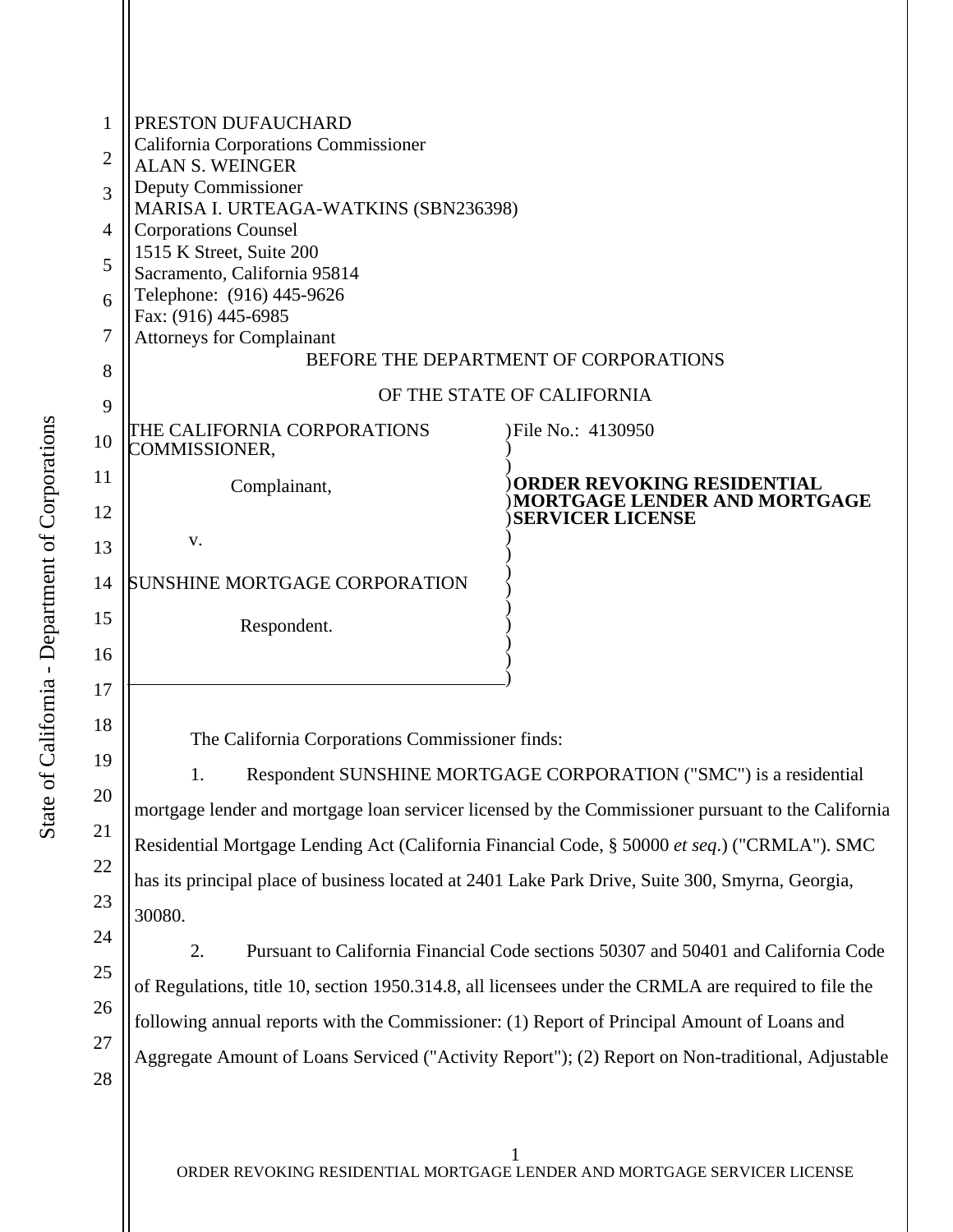1 2 3 4 Rate and Mortgage Loan Products ("Non-traditional Report"); and (3) Non-traditional, Adjustable Rate and Mortgage Loan Survey ("Survey"). The Activity Report, Non-traditional Report, and Survey must be filed with the Commissioner on or before March 1st of each year for the preceding twelve (12) month period ending December 31.

3. On or about January 23, 2009, an Activity Report form, Non-traditional Report form and Survey were sent to all CRMLA licensees, including SMC, with a notice stating that these reports were due on or before March 1, 2009. The Commissioner assessed a penalty of \$1000.00 for the failure to submit these reports on or about May 22, 2009. To date, SMC has not submitted the Activity Report, the Non-traditional Report or the Survey to the Commissioner and paid the assessed penalty.

4. To date, SMC has not submitted the Activity Report, the Non-traditional Report, and the Survey to the Commissioner, and paid the assessed penalty.

5. Pursuant to California Financial Code section 50200, all licensees under the CRMLA are required to file audited financial statements ("Audited Report") with the Commissioner. SMC was required to submit its Audited Report for its fiscal year ending December 31, 2008 to the Commissioner.

6. On or about December 23, 2008 and April 20, 2009, a reminder notice was issued to SMC reminding SMC that these reports were due to be filed with the Commissioner on or before April 15, 2009. SMC did not submit the Audited Report to the Commissioner, despite this reminder notice.

7. On or about June 10, 2009, the Commissioner assessed a penalty of \$1000.00 for failure to submit the Audited Report pursuant to California Financial Code section 50326. To date, SMC has not submitted the Audited Report to the Commissioner and paid the assessed penalty.

24 25 26 27 28 8. California Financial Code section 50205(a) states"[a] licensee shall maintain a surety bond in accordance with this subdivision." SMC has failed to maintain its surety bond as required by that section. On or about January 12, 2009, the Commissioner received a Notice of Cancellation Non-Renewal of SMC's surety bond from Hartford Insurance Company. The date of cancellation of the surety bond was February 25, 2009.

5

6

7

8

9

10

11

12

13

14

15

16

17

18

19

20

21

22

23

 $\mathcal{D}_{\mathcal{L}}$ 

ORDER REVOKING RESIDENTIAL MORTGAGE LENDER AND MORTGAGE SERVICER LICENSE